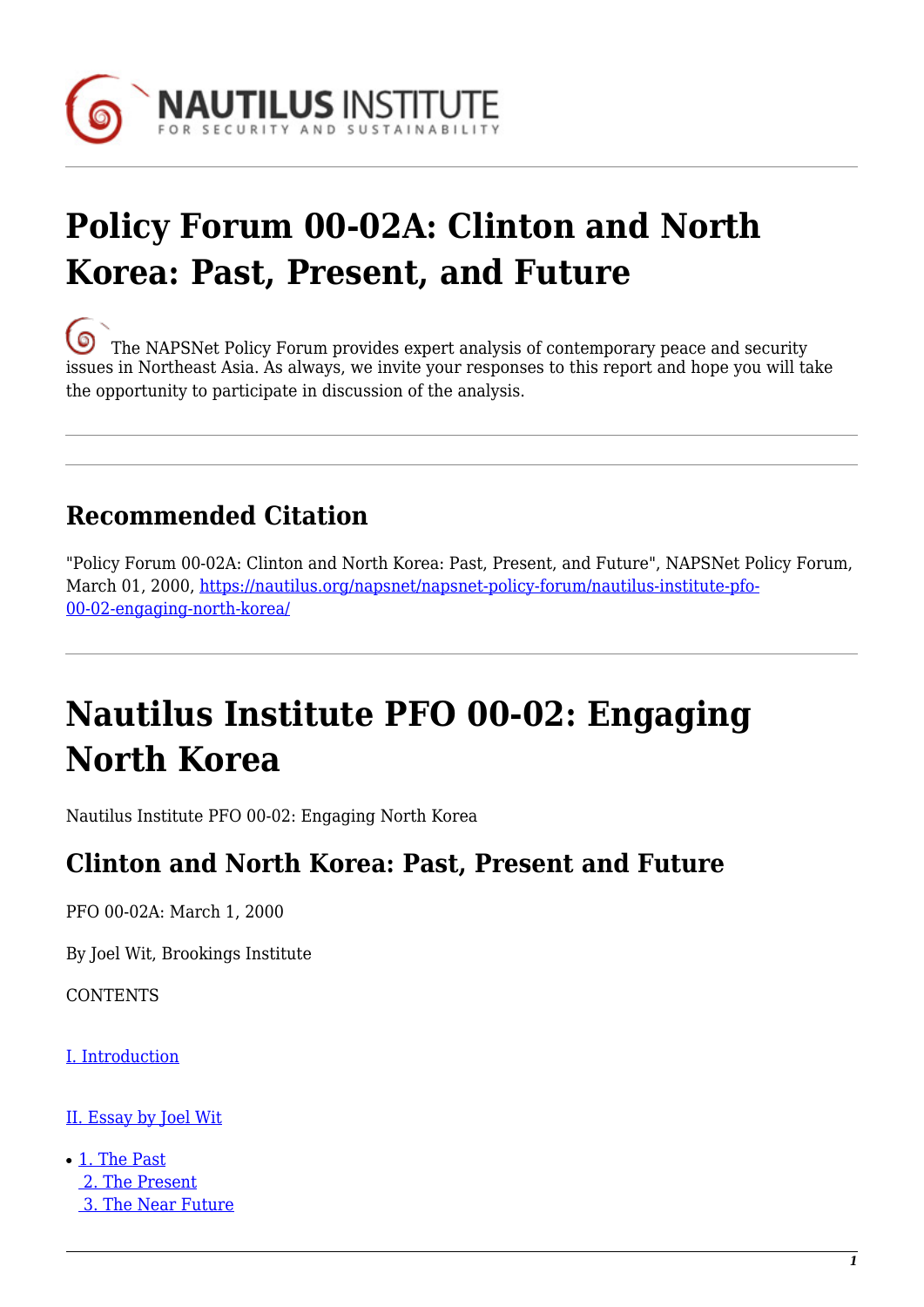[4. Beyond the Clinton Administration](#page-7-0) 

[III. Nautilus Invites Your Responses](#page-8-0)

[Go to essay by Indong Oh](https://nautilus.org/publications/essays/napsnet/forum/policy-forum-archive/nautilus-institute-policy-forum-online/)

# **March 2, 2000**

[Go to essay by Bradley Martin](https://nautilus.org/publications/essays/napsnet/forum/policy-forum-archive/nautilus-institute-policy-forum-online-2/)

### **March 15, 2000**

[Go to essay by James Cotton](https://nautilus.org/publications/essays/napsnet/forum/policy-forum-archive/nautilus-institute-pfo-00-02-engaging-north-korea-2/)

### **March 29, 2000**

#### <span id="page-1-0"></span> **I. Introduction**

The following article, "Clinton and North Korea: Past, Present and Future," by Joel Wit, is the first of a series of articles on attempts to engage the DPRK by the international community. Mr. Wit, a Guest Scholar at the Brookings Institution in Washington, is a former US State Department official who worked on North Korea issues from 1993-1999. This article will be a chapter in a forthcoming book entitled "Solving the North Korean Nuclear Puzzle" by the Institute for Science and International Studies.

Wit reviews the history of US President Bill Clinton's engagement policy of the DPRK. He argues that the Agreed Framework has been successful in preventing the DPRK from developing a nuclear weapons arsenal, but has not been fully implemented across the board. At present, the Perry Report has restored some stability to US-DPRK relations. Further progress in the near future could make it difficult for the next US administration to make drastic changes in policy, although a Republican president is likely to take a somewhat different approach toward the DPRK.

#### <span id="page-1-1"></span> **II. Essay by Joel Wit**

<span id="page-1-2"></span>Five years ago, the U.S.-North Korea Agreed Framework was signed, ending the confrontation between the two countries over North Korea's nuclear weapons program and setting them on a path of engagement. Given the previous four decades of hostility, that path has proven to be difficult. Most recently, the growing threat posed by the North's development of long-range missiles seems to have been halted by an agreement reached between the United States and the North providing for a temporary moratorium on long-range missile tests. The United States, in turn, has agreed to lift the Trading with the Enemy Act, economic sanctions that have been in place since 1950. In addition, the U.S. is expecting the first-ever visit of a senior North Korean official to Washington in early 2000. Given the recent flurry of events and the approaching end of the Clinton Administration, it is a good time to assess the past five years, to look at where that relationship stands now and to think about where it may be heading in the future.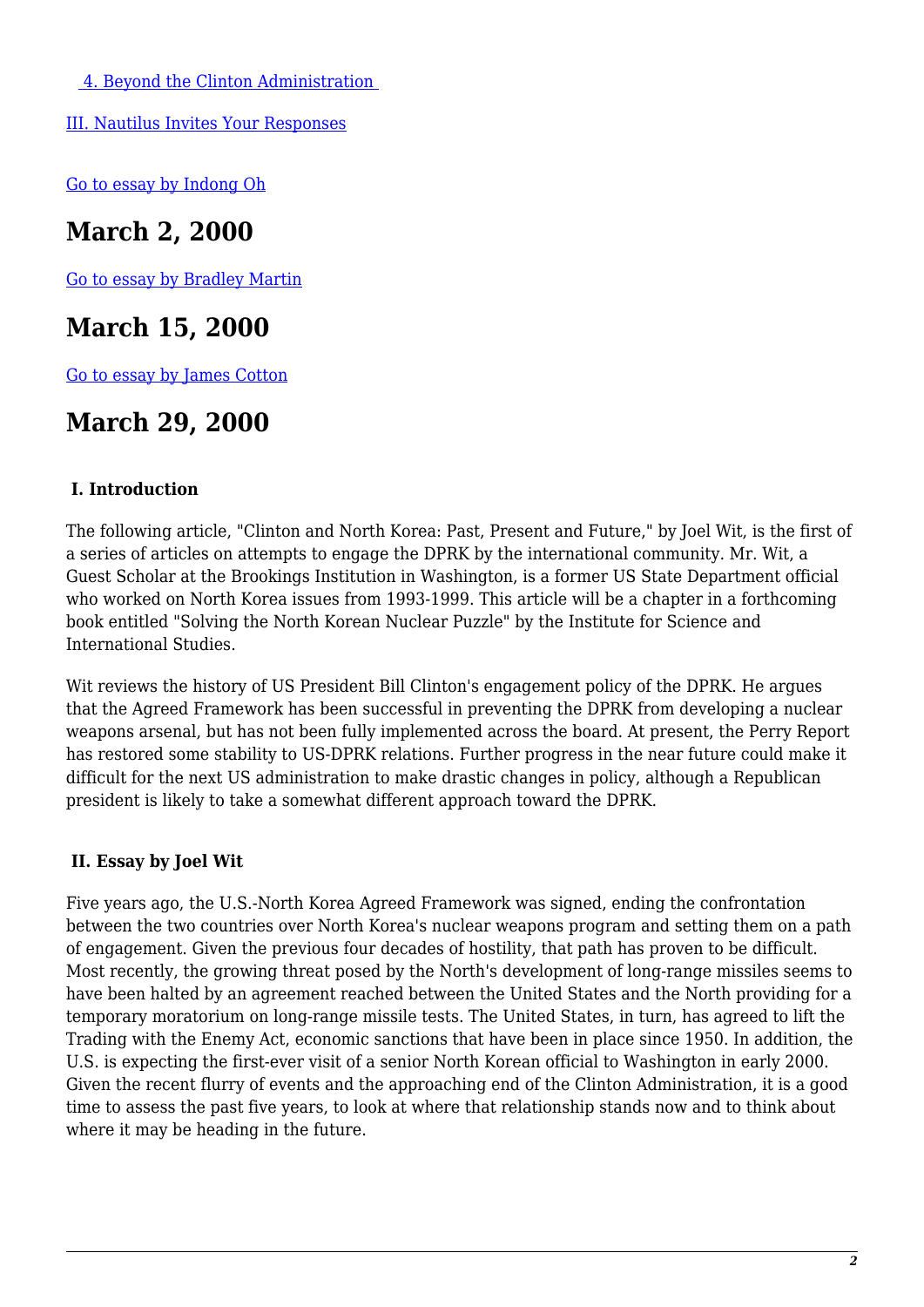### **1. The Past**

When evaluated objectively, the 1994 Agreed Framework still appears to have been a good deal for the United States. First and foremost, the agreement dealt with what was almost certainly the imminent threat of an active, substantial North Korean nuclear weapons program that could have begun production of such weapons within a few years and resulted in a large stockpile by the end of the century. Critics of the agreement seem to forget that the D PRK might already have produced enough plutonium for up to two weapons and had sufficient plutonium in irradiated fuel to build up to five additional weapons. Add to that the plutonium likely to come from two new reactors under construction and, by the end of the century, the North stockpile might have grown at a rate of 10-12 weapons per year. In short, North Korea could have become an overt nuclear power on par with Israel if not larger.

Such a development by itself would have been very disturbing. National Security Review 28, completed by the Bush Administration in spring 1991, summarized the reasons why a nuclear North Korea would have posed grave difficulties for the United States, Japan and South Korea. Nuclear weapons in the hands of the North could; 1) pose a direct threat to U.S. forces in the ROK, Japan and the surrounding seas; 2) be used to threaten the ROK and Japan; 3) lead the ROK to develop nuclear weapons on its own, potentially disrupting the U.S.-ROK security relationship, bilateral cooperation in nuclear energy and regional relationships; 4) significantly alter Japan's security perceptions, possibly to the detriment of regional stability and U.S.-Japan relations; 5) prompt the ROK to conduct a pre-emptive strike on DPRK nuclear facilities, which could engage U.S. forces and involve them in any DPRK counterattack; 6) be sold abroad; and 7) embolden the North to use its conventional military capability against the South. All of these concerns were just as valid three years later when the Agreed Framework was concluded.

Superimposing a nuclear North Korea on the internal political and economic situation that has developed in that country since 1994 would have created an even more frightening situation. Food shortages and large-scale starvation became widespread beginning in 1995. The economic downturn, which had begun well before the signing of the Agreed Framework, accelerated. The death of Kim Il-Sung in summer 1994 and the slow motion succession of Kim Jong-Il created the perception that the North's political stability was hanging by a thread. Perceptions that the North was about to collapse gained widespread acceptance, not just in the West. Following the death of Kim Il-Sung in July 1994, there was a definite perception in South Korea that the North would not last long. During the closing stages of negotiations which led to the Agreed Framework and the reactor supply contract in 1995, President Kim Young-Sam repeatedly urged the U.S. to bide its time since the North would collapse soon.

The agreement did have shortcomings. The U.S. publicly acknowledged that it did not deal with facilities other than those associated with the known core elements of the North's nuclear infrastructure. Limitations on research and development or provisions for "anywhere, anytime" inspections of suspect nuclear sites seemed to be unachievable at the time. The agreement did provide for an eventual extensive IAEA examination of the North's nuclear program, which would take care of these concerns. Nevertheless, these "shortcomings" are still the focus of criticism in the United States. For example, the recent Republican "North Korea Advisory Group" report to the Speaker of the House of Representatives states there is "significant evidence" that over the past five years" undeclared nuclear weapons development activity continued, including efforts to acquire uranium enrichment technologies and recent high-explosive tests." This assessment may be correct but the key question remains does the North have a covert program which has produced or is producing nuclear weapons.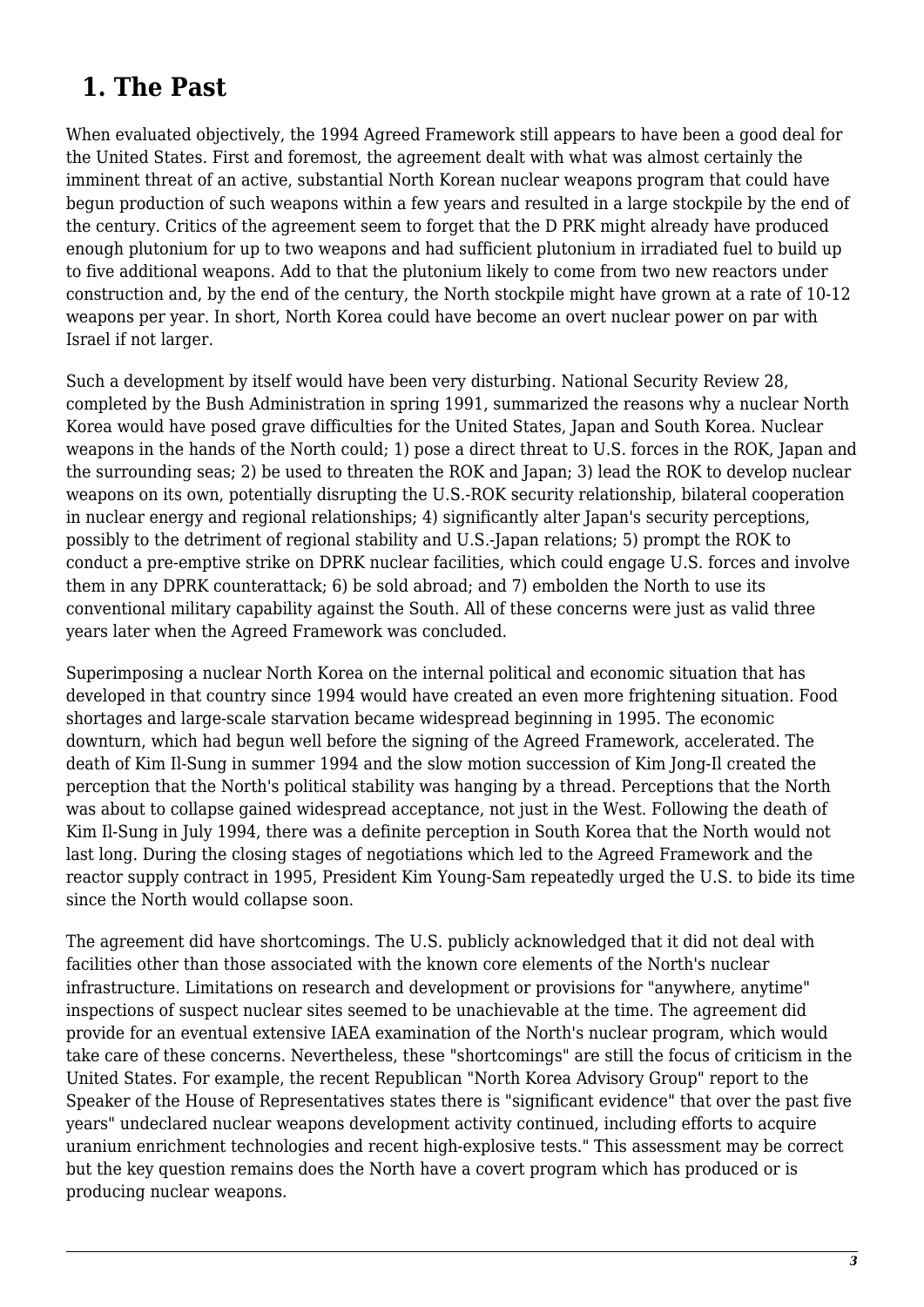On this issue, the jury is still out. While North Korean defectors are notoriously unreliable, many have talked about an active, covert program. On the other hand, Kim Kil-son, who worked for the official in charge of the North's munitions industry, has stated that the DPRK is maintaining the option of building nuclear weapons but probably has not produced them. The fact is that, contrary to the impression given by the Advisory Group report, there is no significant evidence of a parallel covert nuclear program on anything approaching the scale of the overt frozen program. The recent experience with the suspected nuclear site at Kumchang-ni--which U.S. inspectors found to be nuclear-free in spite of intelligence reports leaked to the press--is a cautionary tale which critics should take into consideration when making claims about the North's nuclear program.

There has been significantly less progress in implementing the other sections of the framework. Contrary to the terms of the agreement, diplomatic liaison offices have not been established in each country, largely because the North, after a great deal of initial progress, has seemed uninterested. While the agreement specifies that further improvements in bilateral political and economic relations will occur as other "issues of concern" to the U.S. are addressed, there has also been little progress on this front until recently. (In this context, while the agreement is not specific, it was clearly emphasized to the North both during senior-level meetings leading to the Agreed Framework and throughout 1995 that the most important issue of concern to the United States was its ballistic missile program.) The one exception to this rather dismal picture has been U.S.-DPRK discussions on locating and returning the remains of American soldiers missing in action during the Korean War. For the most part, these discussions-because of their humanitarian nature-have been insulated from the broader ups and downs of the bilateral relationship.

The same is true for provisions in the Agreed Framework dealing with South-North relations which specify that the North should take steps to implement the South-North Denuclearization declaration and to reengage the South in bilateral dialogue. The North has shown no interest in moving forward with negotiating the inspection regime necessary to implement the South-North accord. Indeed, all mention of the agreement seems to have dropped out of the diplomatic discourse with the North. On South-North dialogue, if the barometer of success is government-to-government contacts, then the record is abysmal. But if the barometer includes business and non-governmental activities, then the record is not so bad, particularly given the dramatic expansion of such contacts since the Kim Dae-Jung Administration took office in 1998. The fact remains that the North under Kim Jong-Il considers government-to-government contacts to be a political "third rail" although it has seemed quite willing for some time to reap whatever economic benefits it can get from the South.

The failures of the last five years have less to do with the Agreed Framework and more to do with poor implementation. It is worth noting that those problems do not just include the difficulties of moving forward with "other issues" and South-North dialogue. As is well known, they also cover key components of the Framework including: 1) the slow pace of getting the KEDO reactor project off the ground; 2) haphazard deliveries of heavy fuel oil to the North promised by the Agreed Framework and; 3) the lack of progress in preparing for the International Atomic Energy Agency's eventual examination of the North's nuclear past in an effort to determine once and for all whether the North has a weapons program.

Less well documented are the reasons for these problems. There has been speculation that the U.S. government has deliberately implemented the agreement slowly on the assumption that the DPRK would collapse soon. Immediately after the agreement was completed, press reports cited Administration sources who argued the U.S. would never have to follow through with its commitments. Those reports became more frequent in 1995-1996 as the North's situation worsened and U.S. officials predicted that Pyongyang might not last much longer. More recently, one key official has hinted publicly at a linkage between the North's weakness and U.S. policy. In 1997,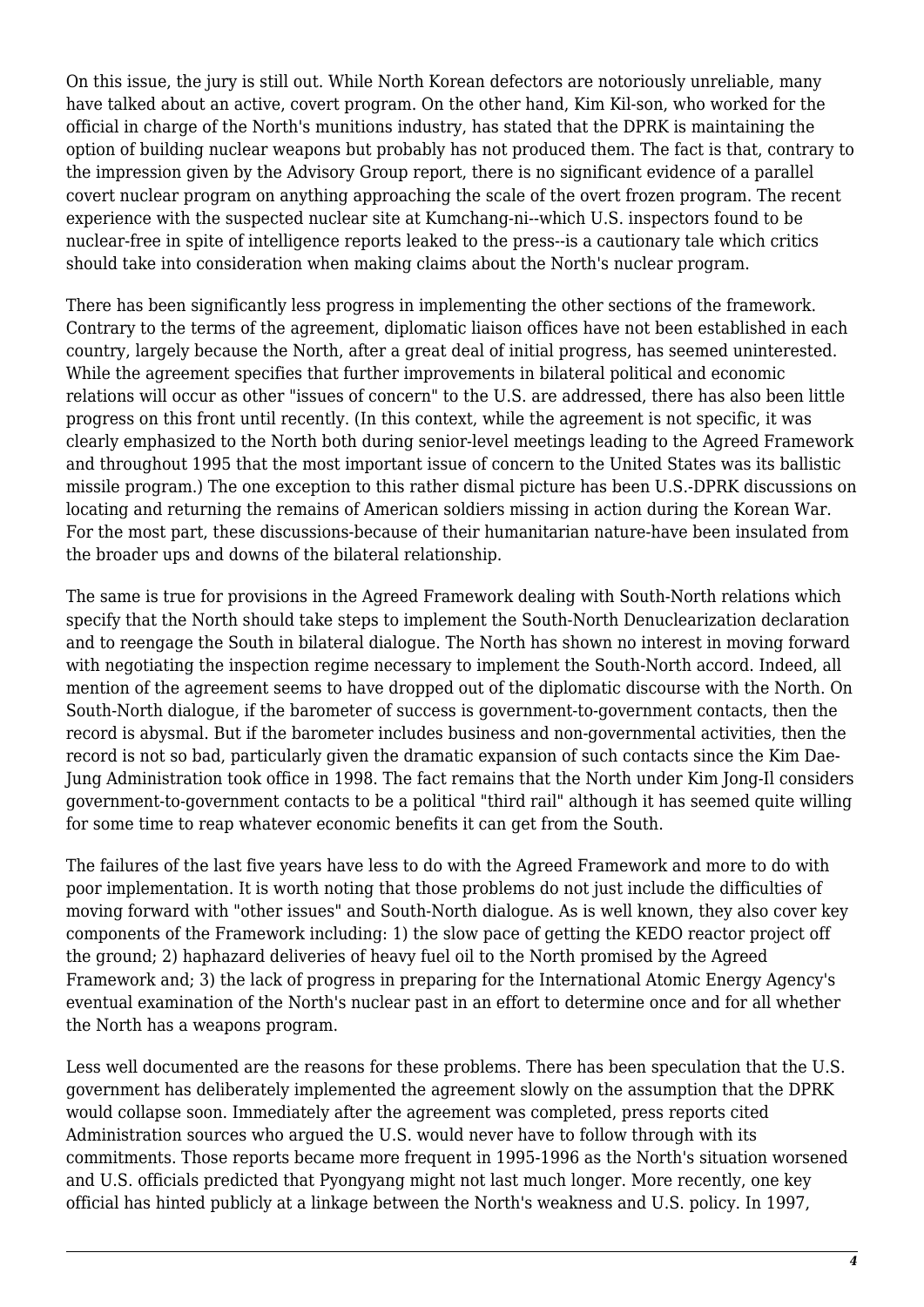shortly before taking office, Assistant Secretary of State for East Asia and Pacific Affairs Stanley Roth told a Senate committee: "from a Machiavellian perspective, buying time is in our national interest."

However, reality has little to do with the perception. The reality is that poor implementation over the past five years has less to do with some Machiavellian plot and more to do with other, more mundane problems.

\* Lack of leadership by the Clinton Administration: As the nuclear crisis receded and senior-level decision-makers moved on to other business, implementation sank back into the bureaucracy. As a result, the Administration has had trouble sustaining momentum, particularly in the face of problems with Congress, the ROK and the North. But the U.S. also suffered from "mission creep" and had trouble keeping focused on implementation. In April 1996, the U.S. and ROK put a new major proposal for Four Party Peace Talks on the table. Unlike previous formulas for peace talks, which came and went with great frequency, this proposal became the overwhelming focus of U.S. policy to the detriment of implementation of the Agreed Framework and particularly efforts to stem the DPRK's missile program.

\* Fear of Congress: Even before the Republicans won the 1994 legislative elections, the Administration was hesitant to commit significant resources to implementation given the controversy surrounding the Agreed Framework. The results of that election only made the Administration more cautious. While Congress has provided most of the funding that has been requested, those requests have fallen short of what was actually needed. A case in point: the Administration has not asked for even token funding for the KEDO reactor project since its first request was rejected in 1995. The Hill's refusal to provide even token amounts for the project--and the Administration's unwillingness to push for funding--has weakened the U.S. ability to lead in implementation of that project and in engaging the North.

\* Difficulties in dealing with North Korea: Under the best of circumstances, the North is difficult to deal with and any expectations to the contrary were misplaced. The North has continued to pursue measures seen as necessary to insure its national security, measures that have resulted in incidents such as the 1996 submarine incursion into ROK territory. That incident had major political consequences, setting back implementation at a time when momentum was starting to build. Moreover, the North became increasingly distracted by its own internal economic problems, focusing on securing the next food shipment rather than on moving forward on its broader strategic agenda of engagement. Finally, a great deal of confusion was created in Pyongyang by the new Four Party proposal and the subsequent U.S. emphasis on that proposal, confusion that resulted in much wheel-spinning and delay.

\* Difficulties in dealing with South Korea: In the aftermath of the Agreed Framework, the Kim Young-Sam Administration did everything possible to stymie U.S. initiatives to move forward, particularly in improving political and economic relations. This may have been a backlash against what was perceived by many in the ROK as an unjust agreement that stuck it with a large bill for two light-water reactors. Nevertheless, it was a bill the Kim Young Sam Administration insisted on paying in order to have a large say in the project. Having initially encouraged the U.S. to engage the North after it withdrew from the Nuclear Non-Proliferation Treaty in 1993 and then pushed it to put forward a comprehensive settlement with the DPRK, including improved political and economic ties, by 1995 the Kim Administration's growing insecurity led it to oppose any engagement without an improvement in South-North ties.

<span id="page-4-0"></span>As a result, by 1998 implementation continued slowly, but the U.S. effort resembled a fragmented process rather than a policy designed to achieve specific results.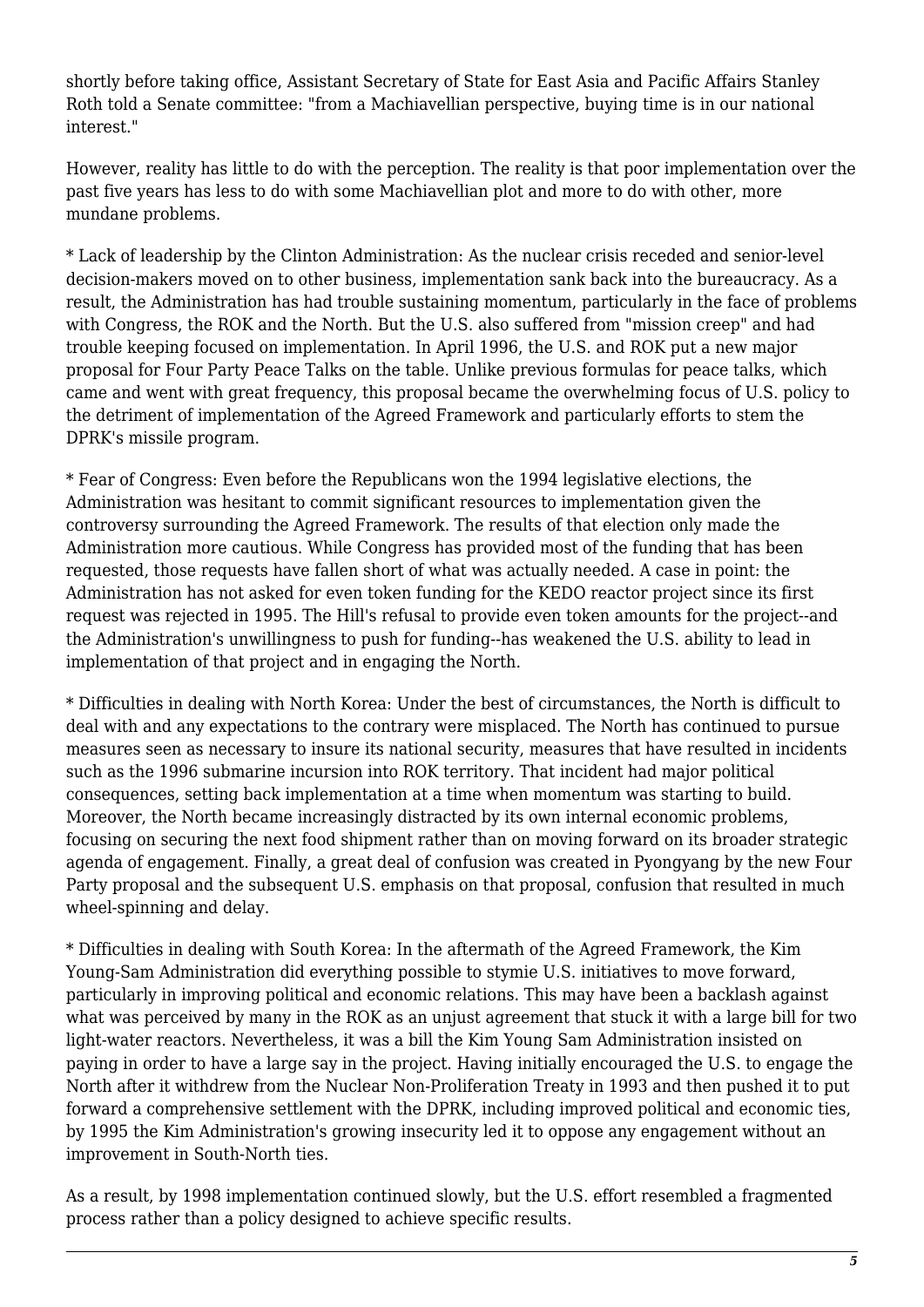# **2. The Present**

During the past year, U.S.-North Korean relations and those between the North and the rest of the international community seem to have bottomed out. 1998 was a particularly bad year with the public disclosure of a suspected underground nuclear site in the North followed closely by the August long-range missile test. For the moment, that trend has been reversed. The U.S. team which visited Kumchang-ri in May 1999 found no evidence that the site was being used to house a nuclear reactor, reprocessing plant or any other nuclear-related facility. Former Defense Secretary William Perry's review of U.S. policy and his visit to Pyongyang in spring 1999 helped prompt an agreement in Berlin on a temporary flight test moratorium for long-range North Korean missiles. The U.S. also announced that it would lift the Trading with the Enemy Act sanctions that had been in place since 1950. Moreover, as a result of the Berlin agreement and subsequent discussions, a senior-level DPRK official will visit Washington soon. Finally, Japanese-DPRK normalization talks have resumed, the result of a visit to Pyongyang by former Japanese Prime Minister Muriyama late last year.

In particular, the Perry review has played a critical role in reinvigorating the Clinton Administration's engagement policy.

\* It has served as a valuable "mid-course correction." The review reaffirmed the main objectives in U.S. policy-makers minds at the time the Agreed Framework was signed; controlling the North's nuclear and missile programs in the context of improving political and economic relationships between the North and the United States, South Korea and Japan. That focus was lost once the U.S. shifted its emphasis to the Four Party Talks in April 1996.

\* It reemphasized a theme that has been implicit in U.S. policy since the Bush Administration, namely, if the North did not move down the path of engagement, the other path in U.S.-North Korea relations could entail unspecified measures to bolster deterrence.

\* The review restored trilateral cooperation between the U.S., the Republic of Korea and Japan which had been very close up until 1995 but then seemed to deteriorate, in part because the new focus on the Four Party talks left Japan out of the main arena of engagement.

\* Finally, the review restored a high-level focus on North Korea policy that had been lacking since 1996 when Ambassador Robert L. Gallucci, the negotiator of the Agreed Framework, left the U.S. government. Because of that focus, the Perry review provided the Administration with the wherewithal to lifting economic sanctions as part of an effort to improve bilateral relations.

While the Perry process has not restored bipartisan support for the Administration's policy, no review could have achieved that objective in an election year short of a total change in policy. It is ironic that the string of positive events in 1999, set in motion in part by a review mandated by congressional critics, has taken the wind out of the Hill's sails. Nevertheless, the Clinton Administration's approach in dealing with "rogue states," including North Korea, Iraq and Iran, has already been the subject of attack by one Republican candidate, Senator John McCain.

As for Pyongyang, it has been cautiously receptive to the Perry process. There may be many reasons for that receptivity but, above all else, the North is motivated by regime survival. That objective may be served by maintaining the option to deploy long-range missiles and nuclear weapons. However, for now, it is not served by moving forward with testing or deployment. This is especially true given the North's continued economic and food problems which, in spite of recent improvements, still have to be a source of concern for its leadership. Maintaining engagement with the United States is still more attractive since it opens the gates for receiving economic benefits from South Korea, maybe Japan and certainly China which is loathe to see a return to an era of confrontation between the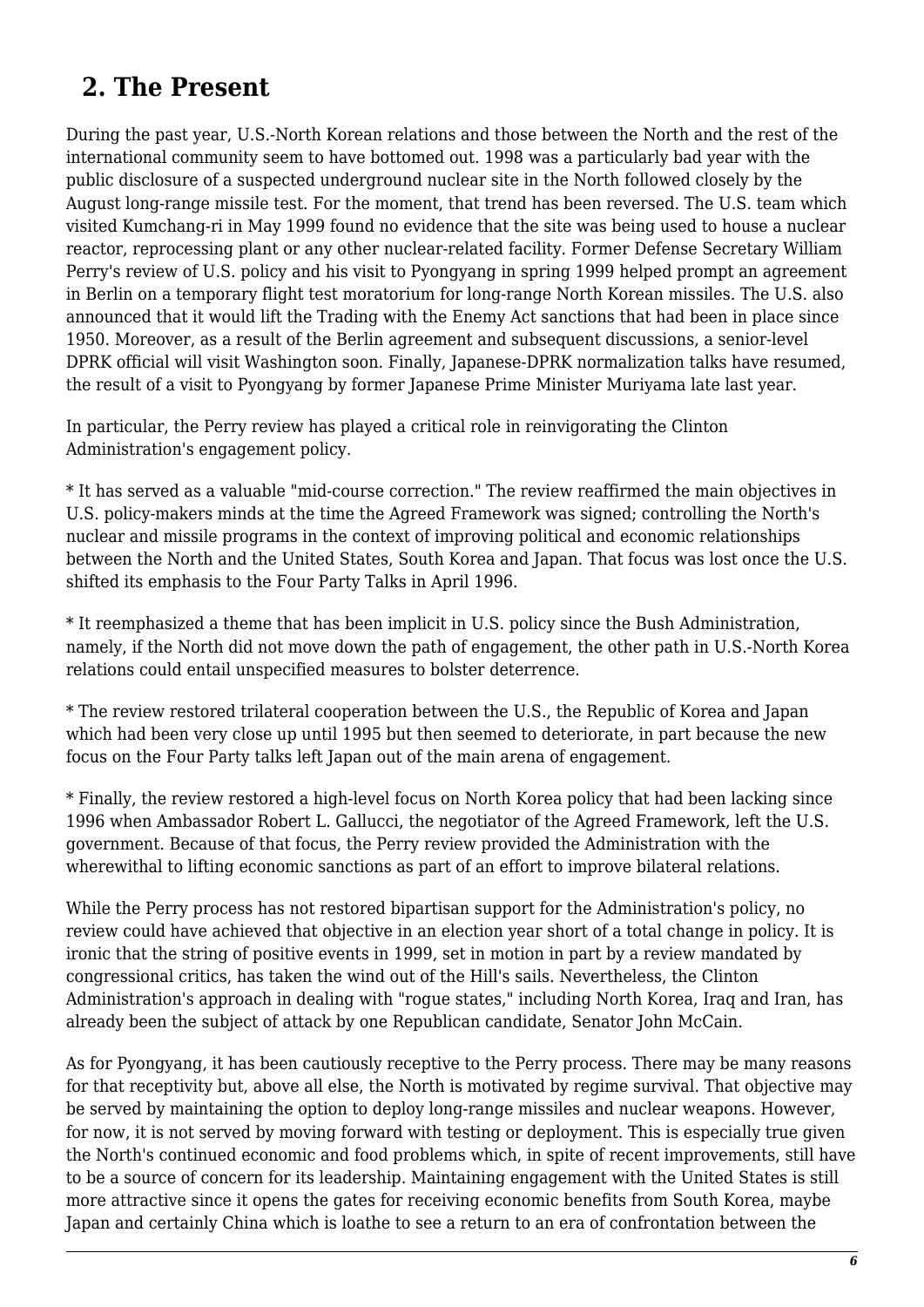DPRK and the outside world. Moreover, the North can not totally ignore the potential security ramifications of its own actions. For example, the August 1998 missile test has helped accelerate trends in Japan towards a more assertive defense posture that the North must view with concern.

In that context, Pyongyang also has to have some concerns about a possible change in U.S. Administrations come January 2001. Locking in progress during this Administration, such as the lifting of the Trading with the Enemy Act sanctions, and seeking some equilibrium in its relations with the ROK and Japan would seem to be a perfectly prudent approach in the face of uncertainty about the future.

# <span id="page-6-0"></span> **3. The Near Future**

Will the Perry Review give U.S. policy enough momentum to move forward this year? The visit to Washington of a senior-level DPRK official will certainly provide the Administration with an important opportunity. The Administration's objectives for such a visit are likely to be twofold. First, it would like to reinvigorate efforts to control the North's weapons of mass destruction and their delivery systems. That probably means seeking more definitive language committing the North to a missile test moratorium, the resumption of talks on limiting the North's ballistic missile program and establishing another negotiation designed, in the words of the Perry report, to provide "verifiable assurances that North Korea is nuclear free." Second, the two sides are likely to establish a process designed to improve political and economic ties. It might address anything from further senior-level contacts, to increased food aid, to removing North Korea from Washington's list of countries that sponsor terrorism. The North is more interested in the latter set of discussions, which are also important from Washington's perspective since an improvement in overall relations is necessary to help make progress on issues that concern it the most.

However, the Administration's ability to move forward over the next year may be limited. Achieving progress on Washington's main agenda- limiting the North's missile and nuclear programs- will be difficult since the issues are technically and diplomatically complicated. On the other hand, achieving progress on some issues of concern to Pyongyang--such as improving political relations or securing increased food aid--might not be as complicated. But pushing forward without progress on both tracks could leave the Administration exposed to partisan attacks in a presidential election year. That reality will almost certainly inject a note of caution into the Clinton Administration's approach.

The North may also not be in a rush to move forward. Discussions on setting up the senior-level meeting have moved at a slower pace than anticipated, a pace that reflects Pyongyang's own unknowable internal priorities and dynamics. Many factors may come into play including inherent distrust, the lack of clear benefits for the North if it signs up to the Perry process and a decisionmaking process that has to accommodate some players who are less enthusiastic than others about engagement. The North's caution may also reflect a view that the political situation in the U.S. is not ripe for sustainable progress beyond the upcoming senior-level meeting. Indeed, some North Koreans may hope that a new Republican Administration could deliver such progress a la Nixon and China. In any case, if historical experience is any guide, the North is capable of moving forward quickly but usually only after a period, sometimes prolonged, of sparring. That dynamic will not work well with an Administration entering its last year in office.

Even if U.S.-DPRK relations make little near-term progress, the situation in the region could achieve some temporary equilibrium in 2000. An "October surprise" by the North--such as a missile test--can not be totally discounted but its policy now seems to be on a different course. The DPRK-Japan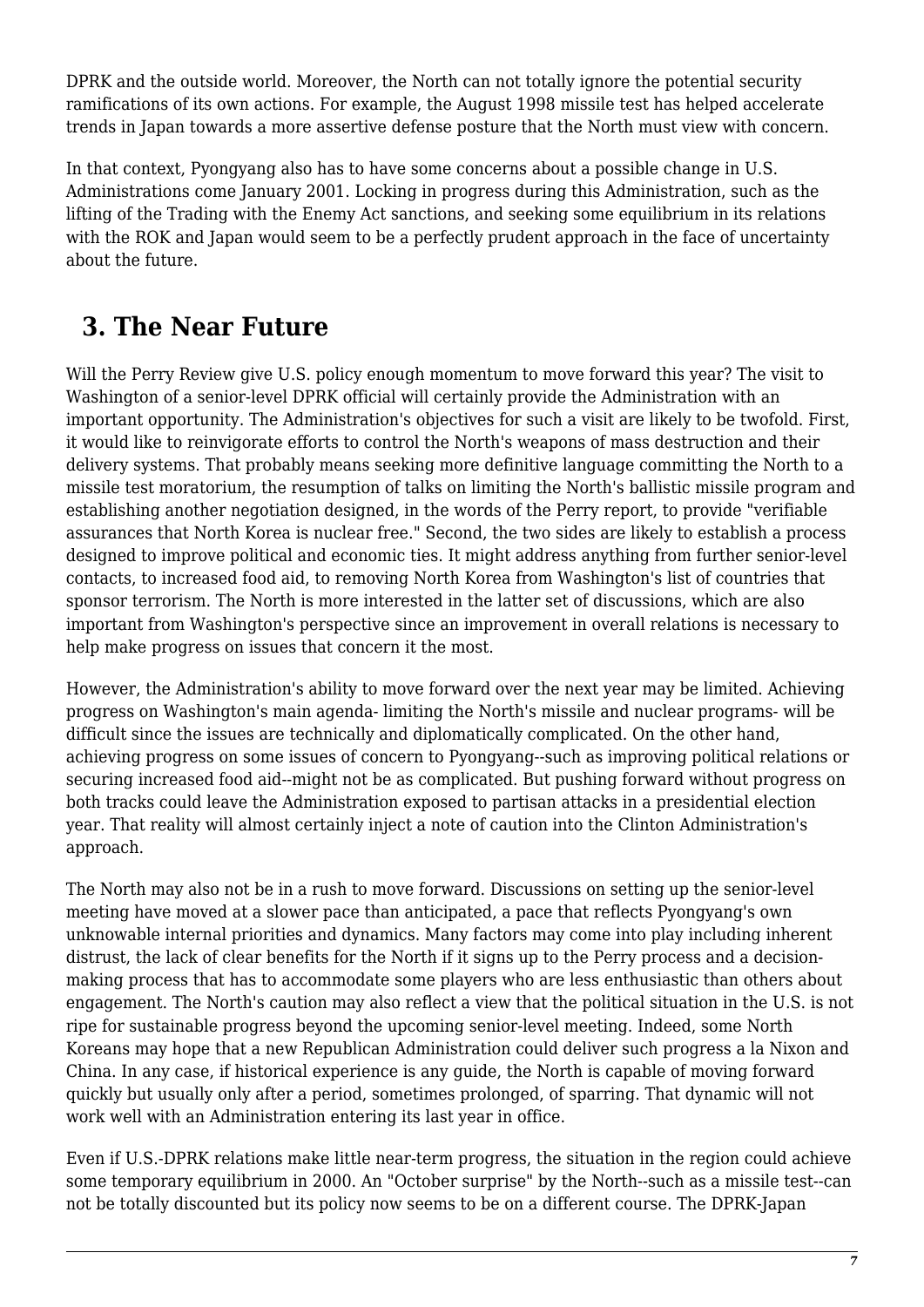normalization talks, just underway, will be an important bell-weather. Continuing discussions will serve as an important brake on any further mischief. But if those talks were to break down, as they have in the past over the complicated issue of kidnapped Japanese nationals, that might signal tough times ahead. As for the South-North relationship, the continuing growth of economic and social ties is likely to exert some constraints on Pyongyang. Moreover, after clearing the hurdle of the upcoming elections, President Kim Dae-Jung may exert every effort to secure government-t- -government contacts. There is evidently some thinking in Pyongyang that after the election, Kim- like President No Tae-u before him--may be even more anxious to make progress as he approaches "lame duck" status. It is unclear how Pyongyang would respond but it will probably want to cautiously explore this possibility.

The thought of equilibrium may seem comforting. But, if there is one lesson to be learned from the past, it is that equilibrium on the peninsula may be hard to sustain, particularly in the face of the inevitable unexpected event. That may take the form of incursions like the 1996 submarine incident, the 1999 clashes in the Yellow Sea or something even more serious, like the death of Kim Il-Sung in 1994.

# <span id="page-7-0"></span> **4. Beyond the Clinton Administration**

While a victory by either Democrat is unlikely to result in any policy changes, a Republican Administration may be a different story. Based on past statements by key advisors, a Bush Administration is not likely to change the overall policy approach, although it may differ on tactics and some substance. For example, in a February 1995 Washington Post article, former Undersecretary of Defense Paul Wolfowitz, now a close Bush advisor, argued that the Agreed Framework's major flaw was its failure to achieve "a reduction in the North Korean threat to South Korea or significant progress in North-South relations." He stated that "special inspections must be accelerated" rather than waiting for the completion of a significant portion of the reactor project as specified in the Agreed Framework. Wolfowitz also argued that heavy fuel oil couldn't be provided indefinitely without "reducing the military threat, particularly the massive offensive development of North Korean forces." In 1999, Ambassador Richard Armitage, a former Assistant Secretary of Defense and also a Bush Advisor, led a "Team B" review of U.S. policy. The review supported engagement although it was critical of the substance and tactics of the Clinton Administration's approach. The Armitage report argues for strengthening deterrence to support a more activist U.S. diplomatic effort. That effort would include, among other measures, a six party conference (United States, Japan, South Korea, North Korea, Russia and China) which would make it clear that all participants are prepared to coexist with the North. The review also argued that, while the U.S. should honor existing commitments such as the 1994 agreement, it should seek some modifications, particularly the early shipment of spent nuclear fuel out of the North.

A McCain Administration's policy may be even more different than the Clinton approach. Throughout 1994, Senator McCain asserted that any sanctions against the North should be backed by the explicit threat of air strikes against North Korea's nuclear reprocessing facilities. During President Carter's trip to Pyongyang in June 1994, Senator McCain stated that "we wait and wait and wait endlessly for the administration to recognize the manifest failures of its diplomacy and cease its mindless devotion to the principle if at first we fail to appease, try, try again." In 1998, after the North's long-range missile test, McCain argued that the U.S. should cut off all funding to KEDO. In 1999, after the U.S. and DPRK reached agreement on access to the suspected nuclear site at Kumchang-ri, Senator McCain stated "I fear that it may be the beginning of a pattern of material concessions by the U.S. in exchange for vaguely worded commitments that the North Koreans have no intention of keeping." In any case, a new Administration is likely to face significant constraints on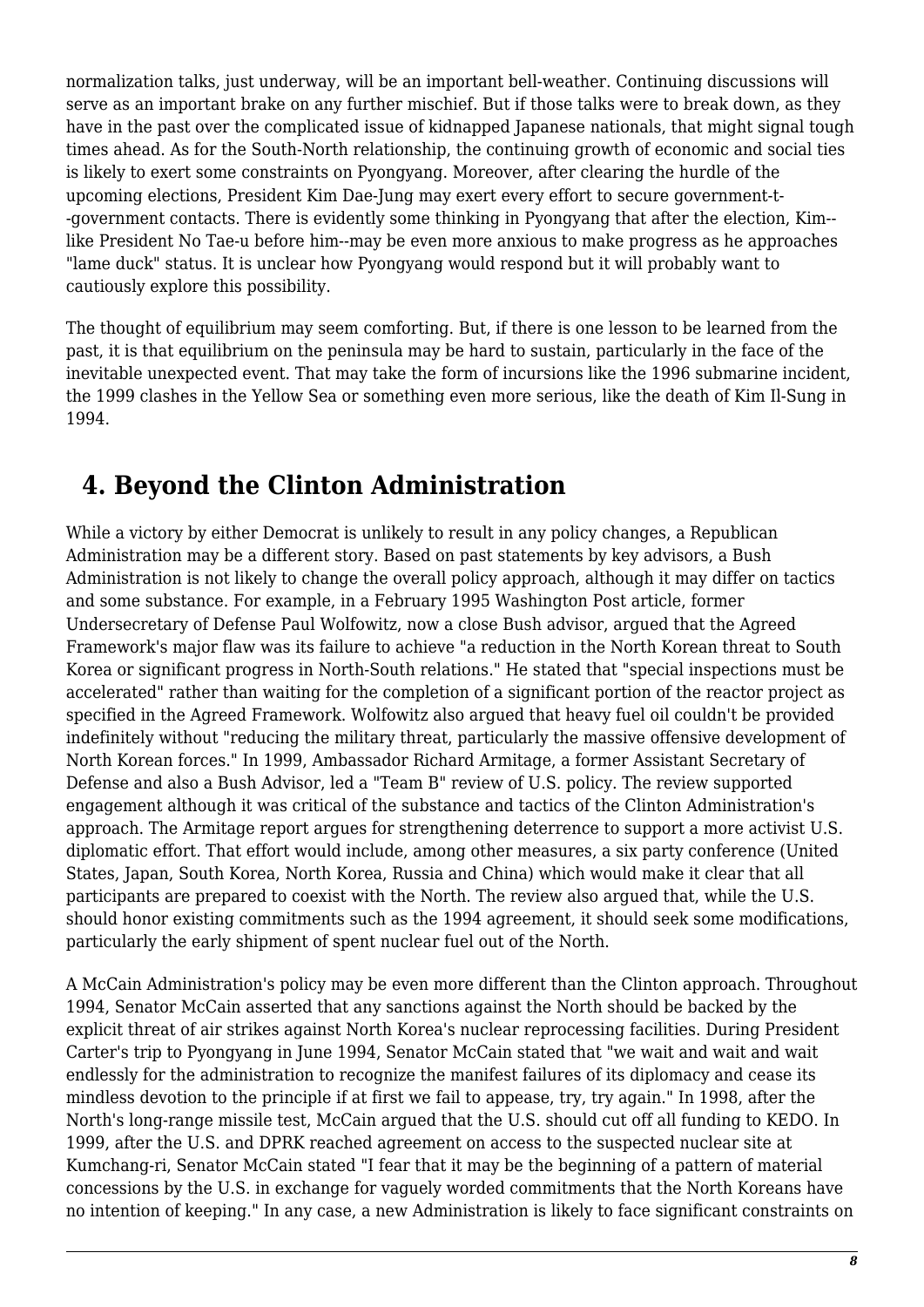its ability to change the current approach towards North Korea. One little noticed result of the Perry review is that, by restoring trilateral consensus on North Korea policy, it may tie the hands of the next Administration. While the U.S. government may change, there are unlikely to be any significant political changes in South Korea or Japan, both of whom played an active role in shaping the Perry approach. Moreover, maintaining trilateral consensus will be critical for Democrats as well as Republicans, not just to ensure the proper backing for U.S. diplomatic efforts towards the North, but also in helping Washington to ensure that neither of its allies pursues a too independent approach. In short, Washington may have some leeway to change the current policy but not much without stressing its critical relationships with Seoul and Tokyo. If the new U.S. Administration decides to continue down the current path, it will face three key challenges.

\* Implementation of the Agreed Framework: A new Administration may try to accelerate implementation of the Agreed Framework's nuclear provisions. But even without acceleration, it will have to prepare for the IAEA's examination of the North's nuclear past, the issue that provoked the original crisis in 1993. That examination, which could begin in 2004, is likely to be both politically and technically stressful for the U.S., its regional allies and the IAEA. It will touch upon core strategic interests for all concerned including the integrity of the Agreed Framework and the international non-proliferation regime, the future of U.S. relations with South Korea, North Korea and Japan, and the future security environment in Northeast Asia. A new Administration will have to carefully prepare prior to the beginning of the examination to ensure success, a difficult task since little or nothing has been done since 1994. While the nuclear freeze also preserved important information, there has been virtually no progress in preserving additional information essential to the conduct of the examination, a result of North Korea's stonewalling continual IAEA requests.

\* Pursuit of limits on missiles: Whatever happens as a result of the senior-level DPRK official's visit to Washington, the North is unlikely to agree to a test moratorium of unlimited duration and may, at some point, threaten to restart its test program. While it is conceptually easy to devise a staged program of measures to control the North's missile program, the key issue will be whether a new Administration is willing to "buy out" the North's missile program. That concept remains politically incorrect, but the North is unlikely to give up a program it views as "legitimate" for nothing. The price remains unclear but Pyongyang has dropped hints in the past that the program may be up for grabs for cash from any country willing to pay or linked to a new "peace agreement" on the Peninsula. It will be interesting to see how far a new Republican Administration would be willing to go to stop the DPRK's missile program through diplomatic measures, particularly since ending that program would undercut arguments for a strong national missile defense program. All of this will have to be done in the context of a growing South Korean effort to build longer-range missiles and space launch vehicles, a development which will almost certainly complicate U.S. efforts.

<span id="page-8-0"></span>\* The future of the U.S. security policy on the peninsula: This may prove to be "a bridge to far" for any new Administration but it remains the critical issue in determining success or failure if the current U.S. approach continues. Can a policy of engagement be successful without adjustments in the U.S. security posture on the Peninsula? The answer is probably no because the changes the U.S. seeks in North Korea's security posture--its foregoing weapons of mass destruction, ballistic missiles and ultimately reductions in its conventional forces--are only possible if accompanied by changes in the U.S. posture on the peninsula. Moreover, recent rumblings from the South indicate strong public support for reducing the U.S. troop presence. All of these developments point towards the need for serious consideration of a transition away from the 1953 armistice agreement to a more permanent peace arrangement as well as away from current U.S. troops levels. A key question for a new Administration will be the ultimate objective of that transition and, on a broader level, its implications for U.S. relations with the Republic of Korea and the rest of the region.